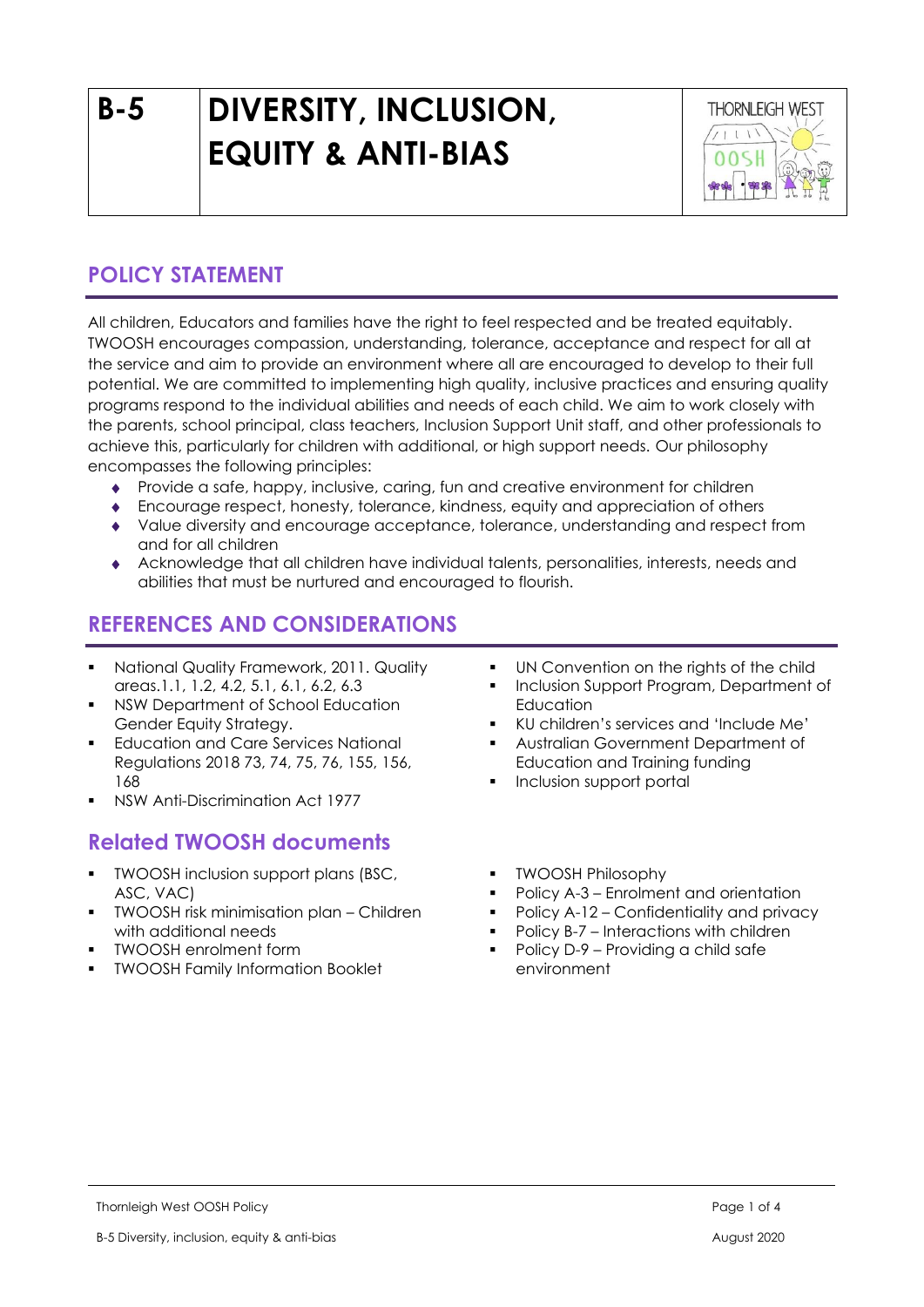## **Inclusive practices**

- Educators will treat all children equally and encourage them to treat each other with respect, fairness and kindness.
- Educators will work in partnership with families to provide care that meets the child's needs and is consistent, where appropriate, with the family's culture, beliefs and child rearing practices. Specific requests will be acknowledged where practical to demonstrate respect and ensure consistency of care of the child.
- Educators will be sensitive and attentive to all children and respect their backgrounds, gender, unique qualities and abilities.
- TWOOSH will ensure that the environment reflects the lives of the children and families using the service and the cultural diversity of the broader community and ensure all children's individual needs are accommodated at TWOOSH.
- Children with additional needs will be provided with the necessary support and resources to allow them to fully participate in TWOOSH. This may include assistance from external services, adaptation to the environment, changes to routines, and Educator arrangements to facilitate inclusion. We will achieve this in collaboration with the child's family, allied health professionals and the Inclusion Agency.
- Educators will create opportunities in the program for experiences that are not based on gender role stereotypes. They will act as positive role models by encouraging all children to be involved in a variety of activities, regardless of gender, and challenge stereotypical views.
- Educatorswill use the same emotional support strategies for all children regardless of gender.
- Educator's responses will not be shaped by gender expectations or stereotypes.
- Educators will role model appropriate ways to challenge discrimination and prejudice and actively promote inclusive behaviours in children.
- Children will never be singled out or made to feel inferior or superior to others. Educators and children will discuss incidents of bias or prejudice in children's play or relationships with each other to help children understand and find strategies to counteract these behaviours.
- Resource materials and equipment used in the service will, as far as possible, be nonstereotyped.
- Educators will consider professional support recommendations (eg. psychologists, doctors, Inclusion Support Unit staff) where possible and incorporate their goals into the care of the child.
- Educators will create opportunities for children to learn about, develop respect for, and celebrate the diversity that exists within TWOOSH and in the broader community by:
	- encouraging all families, children and other Educators to share their experiences, skills, cultures and beliefs;
	- inviting community members to TWOOSH to share their stories, songs, experiences, skills, cultures and beliefs;
	- accessing and using a range of resources (including multicultural and multilingual resources) that reflect the diversity of children and families within TWOOSH and in the broader community.

## **Recruitment**

#### **Educator recruitment and professional development**

- Where possible*,* TWOOSH will aim to recruit Educators of both genders, from diverse cultural and linguistic backgrounds that reflect the cultural diversity of our community.
- All Educators will be provided with a copy of the Outside School Hours Care Code of Professional Standards.

Thornleigh West OOSH Policy Page 2 of 4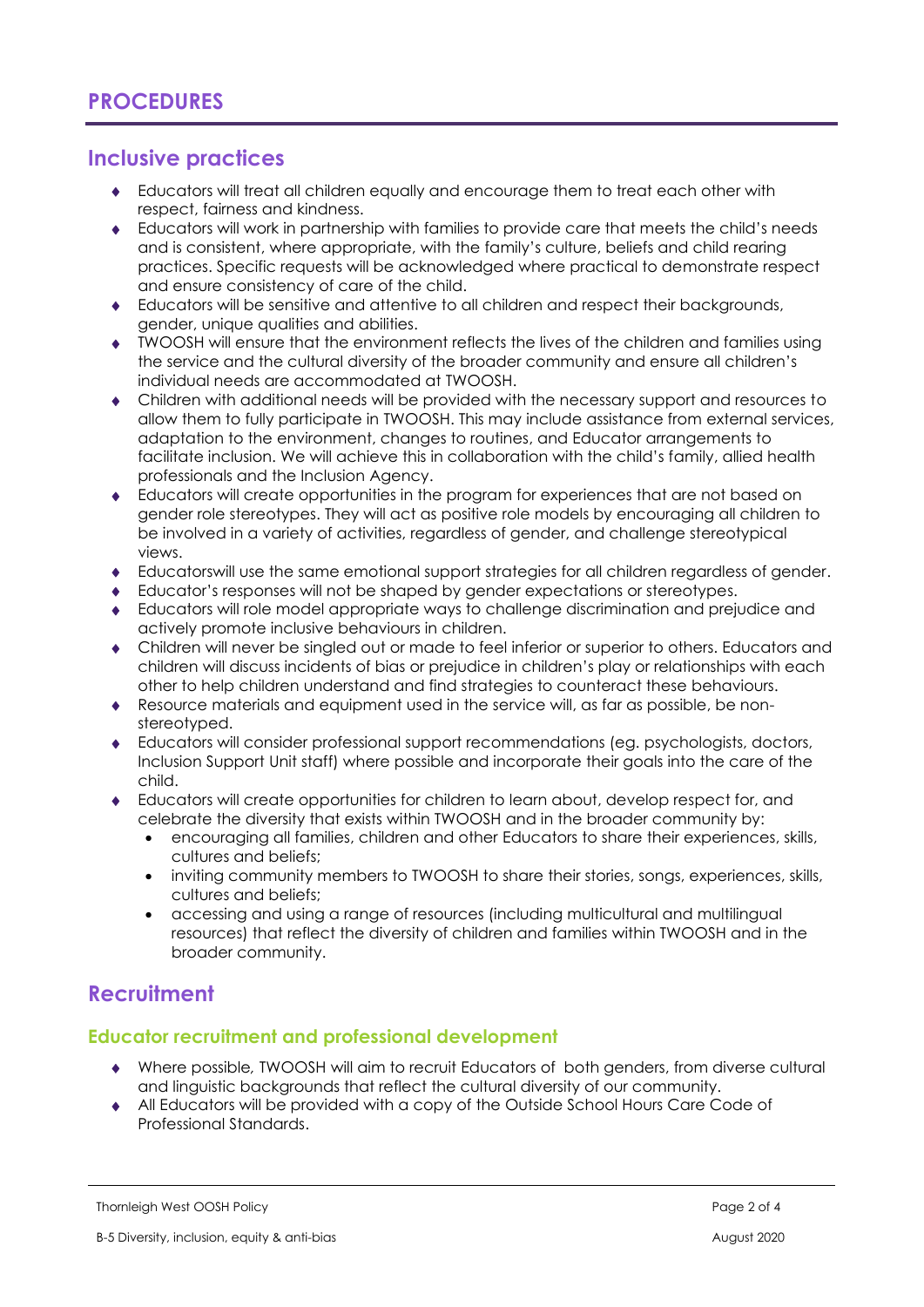- Educators will attend regular staff meetings to promote the delivery of quality, consistent inclusive practices. Staff meetings will be used to encourage reflective conversations around values, attitudes and beliefs in relation to inclusion, diversity and gender equity.
- The Director and Educators will attend professional development that builds awareness of their own cultural beliefs and values, increases their cultural competence and help them challenge discrimination and prejudice.
- Where approved, Management will provide opportunities for Educators to engage in training related to the inclusion of children with additional needs and make this part of regular training offered each year.
- Educators will share knowledge they have gained through training workshops with the rest of the team and support each other to grow and develop.

# **Inclusion of children with additional needs**

#### **Pre-enrolment considerations**

TWOOSH is a strong advocate for the inclusion of children with additional needs. We work closely with the Inclusion Support Program and have worked with our Inclusion Professional (IP) to develop an active Strategic Inclusion Plan (SIP). The SIP outlines the barriers, strategies and actions to include all children within our program. This plan includes the application for inclusion support funding which allows us to roster additional Educators to ensure the safety, wellbeing, and active support to assist all children within our program. Funding is designed specifically to support the children to become an active part of the program, interact with other children of similar age and not to separate them from the main TWOOSH program. This funding is critical to enable us to remain as strong advocates for these children.

When offering positions to families of children with high needs, availability, safety, inclusive capacity and current daily enrolments and child dynamics are considered.

In order to enrol children with diagnosed additional needs the following steps will be taken:

- Guardians will be asked to inform TWOOSH of any additional needs/medical conditions the child may have at the time of enrolment. This information will be recorded by the guardian on the child's enrolment form.
- On receiving this information, TWOOSH will contact the family to request signed and dated letters of diagnosis, copies of disability health card cards, speech pathology, OT or other relevant reports.
- Guardians will be asked to sign and return the KU permission form and Inclusion Development Fund Manager (IDFM) parent permission, to allow us to consult with our IP and add their child's details to the SIP and apply for funding if required.
- TWOOSH enrolment numbers will be assessed to see if places are available and if the child with high needs can be supported; if not, the family will be waitlisted.
- Access to care will focus on the needs of the child and TWOOSH's ability to meet these needs while maintaining centre-wide safety and delivering a high-quality program. Our risk minimisation plan will be used to determine if appropriate care can be provided based on barriers and risks across TWOOSH and the program.
- Enrolment in TWOOSH may be subject to approval of government funding which may take up to 5 weeks to arrange. Prior care arrangements will be at the discretion of the Director in consultation with guardians, Educators and the Management Committee.
- $\bullet$  If places are available, the auardians will be asked to authorise for the child's class teacher to consult with TWOOSH.The purpose of this is to create and put a child profile/plan in place with strategies and other information relevant to the care of the child.
- For children in the Support Unit, permission will be sought for TWOOSH and the Support Unit to share information between them to gain a greater understanding of their support needs, likes, dislikes, challenges and active strategies.